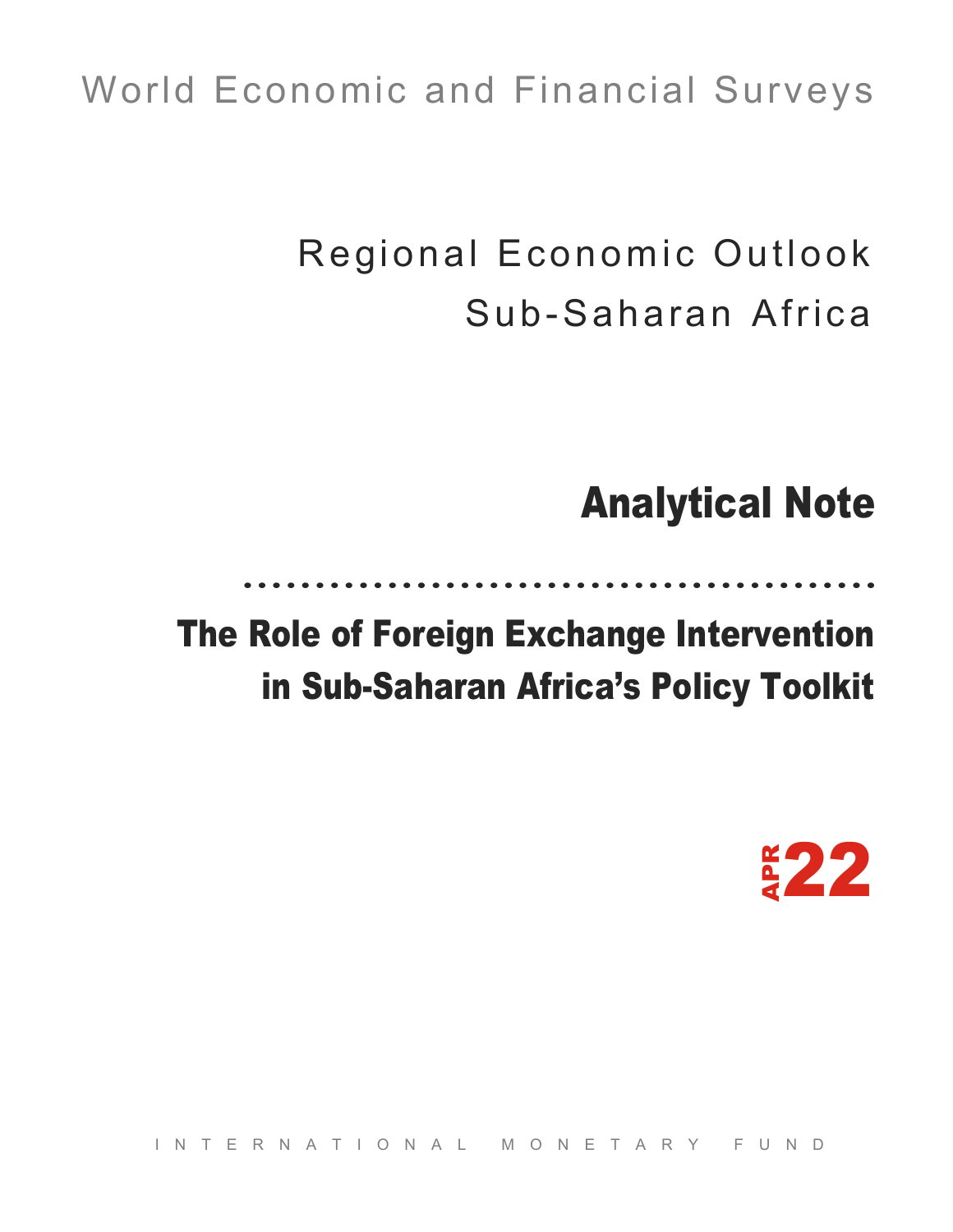## **Contents**

| <b>BOX</b>                                                                                  |  |
|---------------------------------------------------------------------------------------------|--|
|                                                                                             |  |
| <b>FIGURES</b>                                                                              |  |
|                                                                                             |  |
| Figure 2. FX Intervention: sub-Saharan Africa Versus Emerging Markets ____________________5 |  |
|                                                                                             |  |
|                                                                                             |  |
|                                                                                             |  |
|                                                                                             |  |
| <b>ANNEXES</b>                                                                              |  |
|                                                                                             |  |
|                                                                                             |  |
|                                                                                             |  |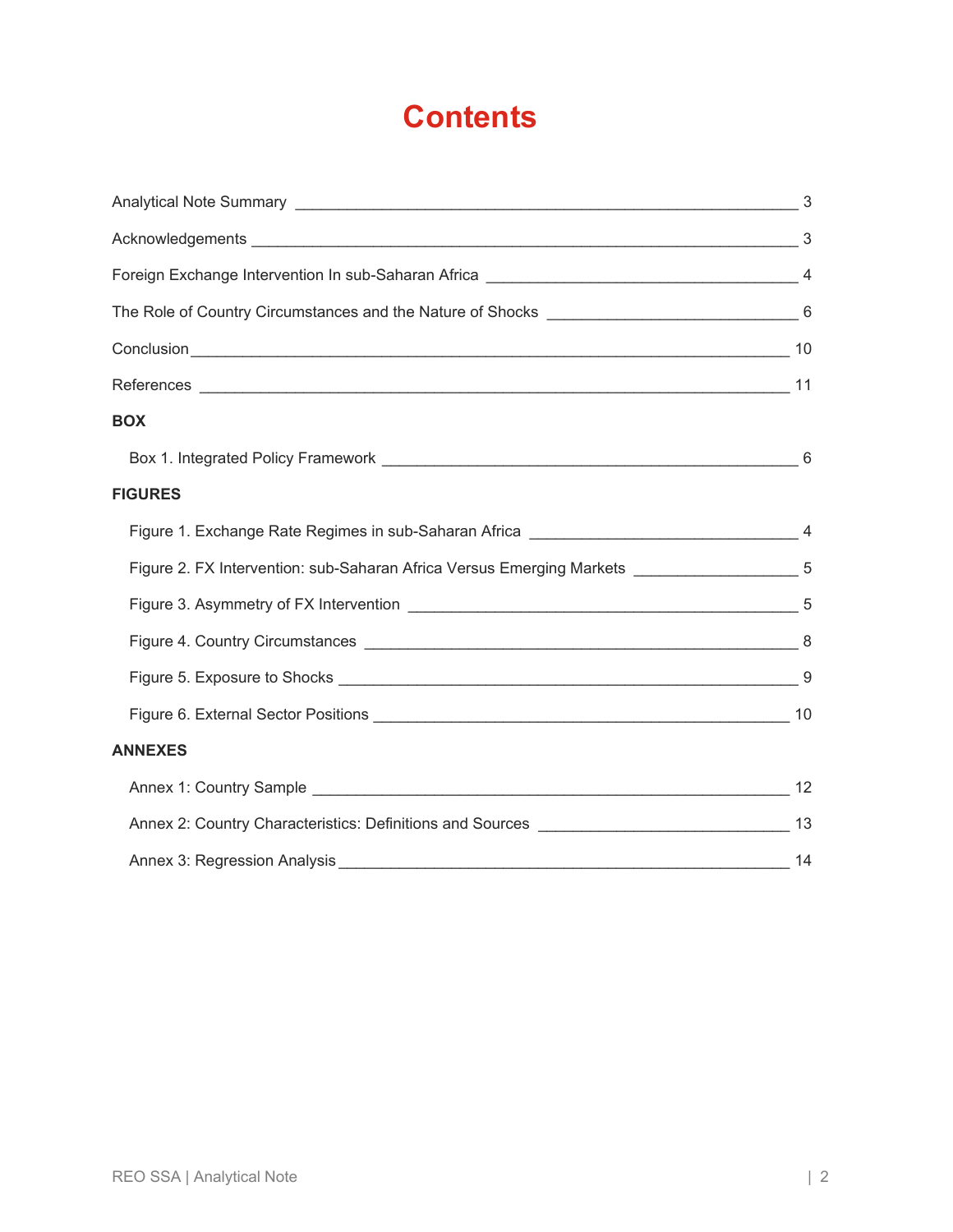## **Analytical Note Summary**

The IMF has developed the Integrated Policy Framework to help countries develop the most appropriate policy response to global shocks. This new analytical framework considers the combined and potentially interacting role of monetary, exchange rate, macroprudential, and capital flow management policies. In this context, this note considers the role of foreign exchange (FX) intervention as a part of the policy toolkit in sub-Saharan Africa, focusing specifically on countries with flexible exchange rates.

This analysis finds that intervention may indeed have a constructive role to play in the policy toolkit for sub-Saharan African countries, but this must be weighed carefully, given the region's complicated policy environment. Indeed, for most countries, the case for or against intervention is far from straightforward.

Shallow markets, weak monetary policy credibility, and high FX liabilities are common features throughout the region, implying that large exchange rate movements risk de-anchoring inflation expectations and can pose risks to financial stability. In such circumstances, exchange rate flexibility may act as a shock amplifier instead of a shock absorber. Moreover, the widespread dominant foreign currency pricing in the region implies that the potential role of the exchange rate as a shock absorber is weakened. Intervention to lean against certain exchange rate fluctuations could, therefore, be a helpful and less costly addition to the policy toolkit, depending on country-specific circumstances and the nature of shocks.

However, several considerations limit the set of circumstances under which countries in the region should use intervention in response to shocks. First, compared with emerging markets, the region is relatively more exposed to shocks originating in the real economy (and relatively less to temporary financial shocks), which generally do not justify the use of FX intervention except in a limited set of circumstances. Second, with currencies being overvalued in many countries in the region, intervention in support of them risks supporting unsustainable policies and shoring up weak external positions.

With the region facing a challenging and uncertain global environment, paired with a likely tightening in global financial conditions, each country's policy mix must be calibrated carefully. Although FX intervention has a role in cushioning the economy from external shocks, it should be used only when country circumstances and the nature of shocks justify it. For example, the intensity with which central banks in the region have leaned against commodity price shocks in recent years may not have been justified in all cases. Countries with overvalued currencies particularly need to refrain from supporting chronically weak external positions. Policymakers should also avoid FX sales that risk eroding reserve adequacy and use episodes of positive market sentiment to shore up buffers.

## **Acknowledgements**

This note was prepared by Cian Allen, Balazs Csonto, Xiangming Fang, Christian Saborowski, and Andrew Tiffin. It reflects comments from Vivek Arora, Carlos Fernando de Barros Serrao, Vu Chau, Salim Darbar, Antonio Gabriel, Carlos van Hombeeck, Sonali Jain-Chandra, Vladimir Klyuev, Amina Lahreche, Papa N'Diaye, Guillaume Nolin, Jack Ree, Mika Saito, Aminata Toure, Rima Turk, Mercedes Vera Martin, Torsten Wezel, Solo Zerbo, and seminar participants at the IMF Surveillance Meeting and the Africa Department's departmental seminar series.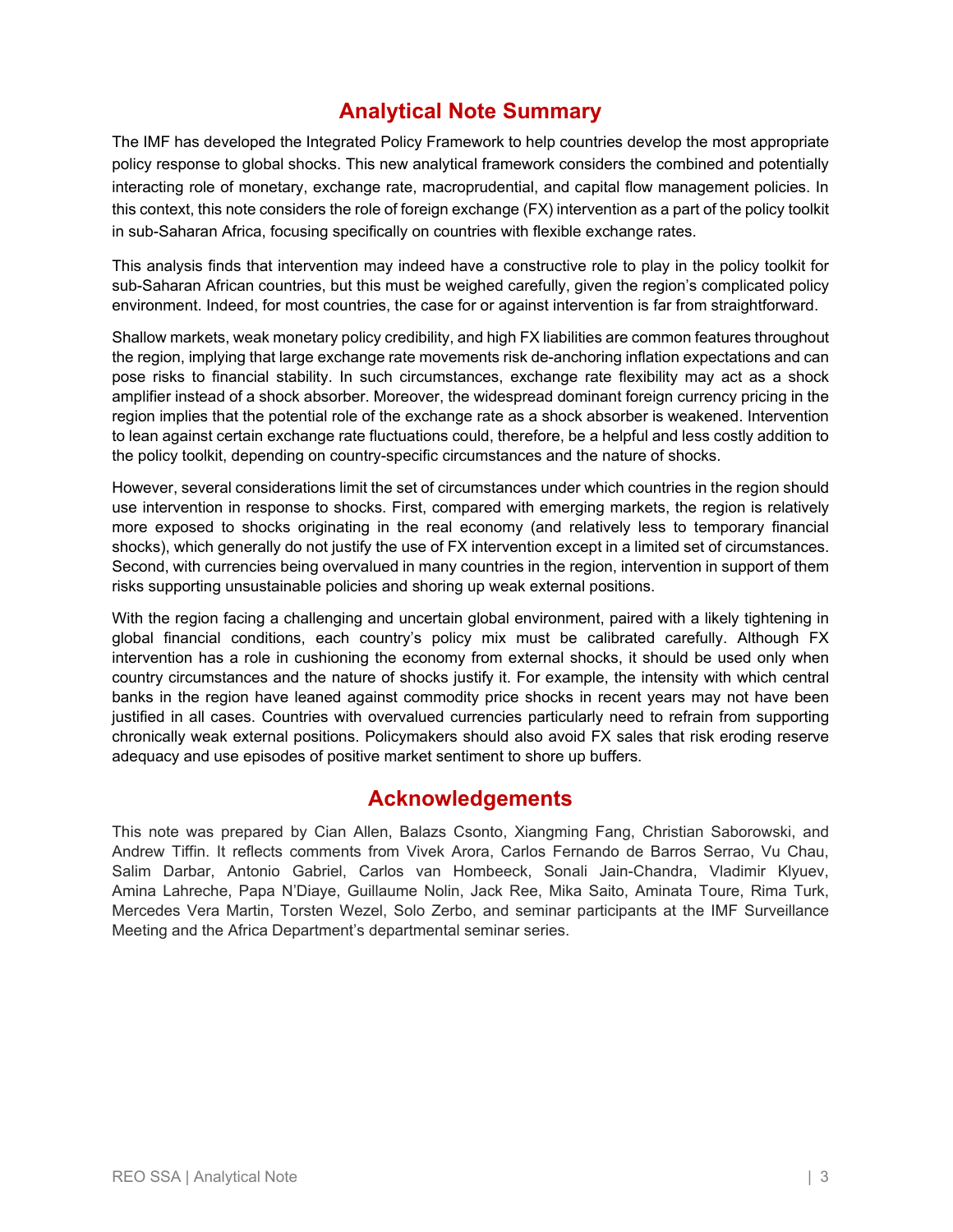## **Foreign Exchange Intervention In Sub-Saharan Africa**

**Exchange rate regimes in the region have evolved since the global financial crisis.** As an underlying principle, the IMF has long affirmed that no single exchange rate regime is preferred for all countries at all times. Instead, the appropriate regime depends on a country's particular circumstances and challenges (Ghosh, Ostry, and Tsangarides 2010). In line with this, exchange rate regimes vary considerably across sub-Saharan Africa, and countries have altered their regimes frequently in the face of changing circumstances (Figure 1). Indeed, mirroring trends in other regions, several countries opted for less flexible regimes after the global financial crisis on a de facto basis, though not always on a de jure basis (October 2016 *Regional Economic Outlook: Sub-Saharan Africa*).



#### **Figure 1. Exchange Rate Regimes in sub-Saharan Africa**

Source: IMF *Annual Report on Exchange Arrangements and Exchange Restrictions* . Note: The chart shows the distribution of de jure exchange rate regime classifications for sub-Saharan Africa for the period 1980-2018. The regimes are grouped into seven categories: (1) hard pegs (exchange arrangement with no separate legal tender and currency board arrangements), (2) conventional pegs (to a single currency), (3) basket pegs (conventional pegs to a basket of currencies), (4) pegged exchange rates with horizontal bands, (5) crawling pegs or crawl-like arrangements, (6) floating, and (7) free-floating arrangements.

**This note focuses on sub-Saharan African countries with flexible exchange rates.** Flexible exchange rates are defined on a de jure basis as either floating or free-floating regimes per the Annual Report on Exchange Arrangements and Exchange Restrictions classification.<sup>1</sup> The analysis thereby applies to about half of sub-Saharan African countries, which account for more than 80 percent of the region's GDP. Throughout the analysis, sub-Saharan African countries are benchmarked against a sample of highly integrated emerging markets with flexible exchange rates, which have typically been the focus of the existing literature on foreign exchange (FX) intervention. This gives a sample of 17 sub-Saharan African countries and 17 emerging market benchmark countries when the sample is limited to countries for which the quarterly FX intervention proxy proposed in Adler and others (2021) is available and given that South Africa is included in the group of emerging markets rather than sub-Saharan African countries (see Annex 1).

<sup>1</sup> Specifically, countries that maintained floating or free-floating regimes for at least half of the sample period were included in the analysis. See Habermeier and others (2009) for an overview of the classification of exchange rate regimes.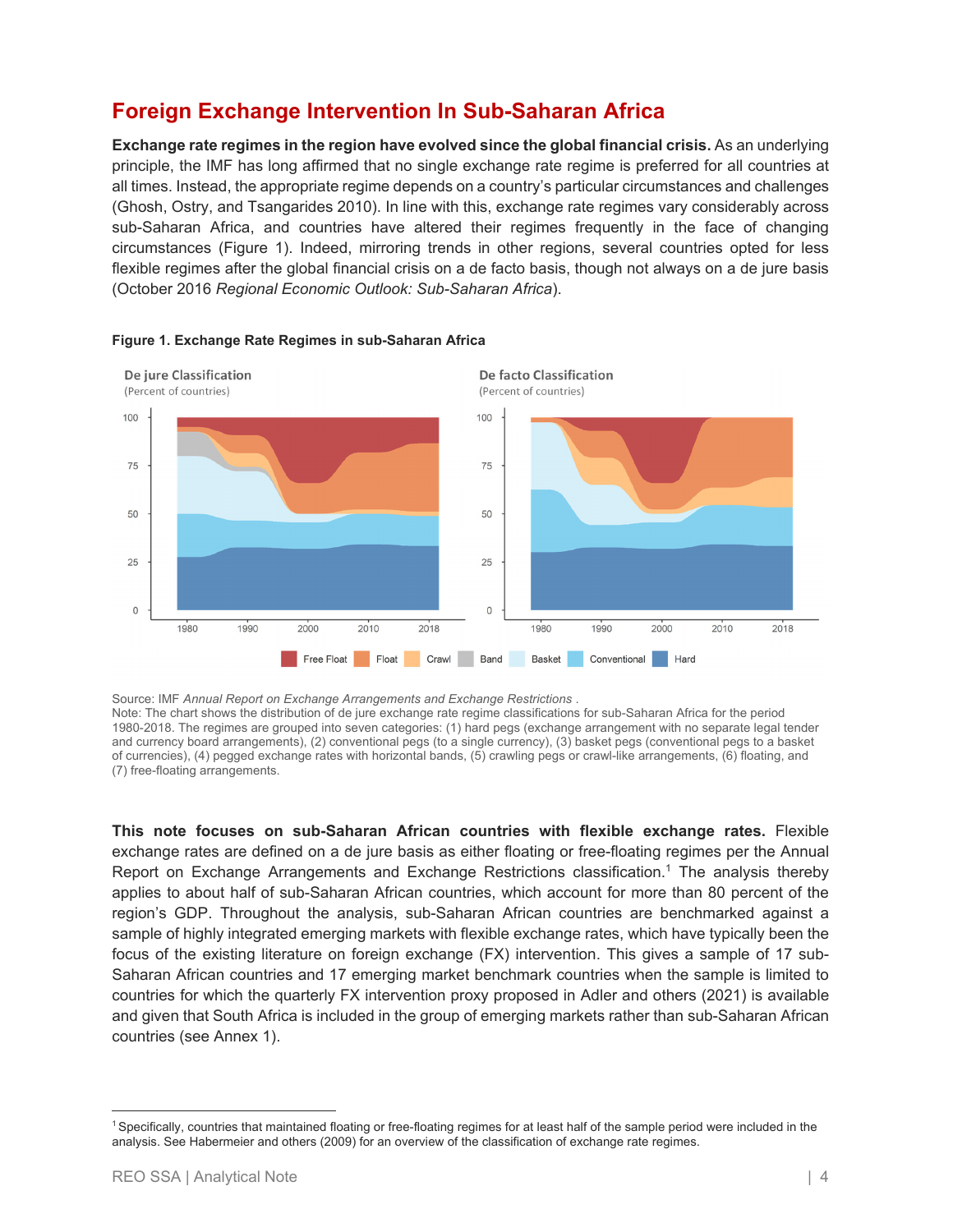#### **Figure 2. FX Intervention: sub-Saharan Africa versus Emerging Markets**



Sources: Adler and others 2021; and authors' calculations. Note: The left (right) chart shows the five-quarter moving average of FX purchases (FX sales) over GDP for emerging markets (in blue) and sub-Saharan African countries (in orange). The dashed lines show the un-averaged data. Fed = Federal Reserve; FX = foreign exchange; QE2 = Quantitative Easing 2.

**Intervention has been an important part of the policy toolkit for central banks in sub-Saharan Africa.** Before, during, and after the global financial crisis, sub-Saharan African countries have often intervened significantly, including in response to terms of trade and global growth shocks, and surging capital flows and reversals (Blignaut and others 2007; Schanz 2019). Both FX sales and FX purchases have been comparable to (or larger than) those in emerging markets throughout much of the sample period (see Figure 2; and Adler, Chang, and Wang [2020])—one notable exception was the sizable accumulation of reserves in emerging markets during the period before the global financial crisis and in the early 2010s, which was not quite as significant in sub-Saharan Africa. Similar to emerging markets, Intervention in sub-Saharan African countries has also typically been asymmetric, with purchases generally larger than sales. However, net sales have become increasingly prevalent in recent years amid large swings in commodity prices and shocks to global trade and growth, and to the recent COVID-19 crisis (Figure 3).

#### **Figure 3. Asymmetry of FX Intervention**



Sources: Adler and others 2021; and authors' calculations.

Note: The top (bottom) chart shows the share of emerging markets (sub-Saharan African) countries with net positive FX purchases in each quarter over the period 2002–20. FX = foreign exchange; FXI = foreign exchange intervention.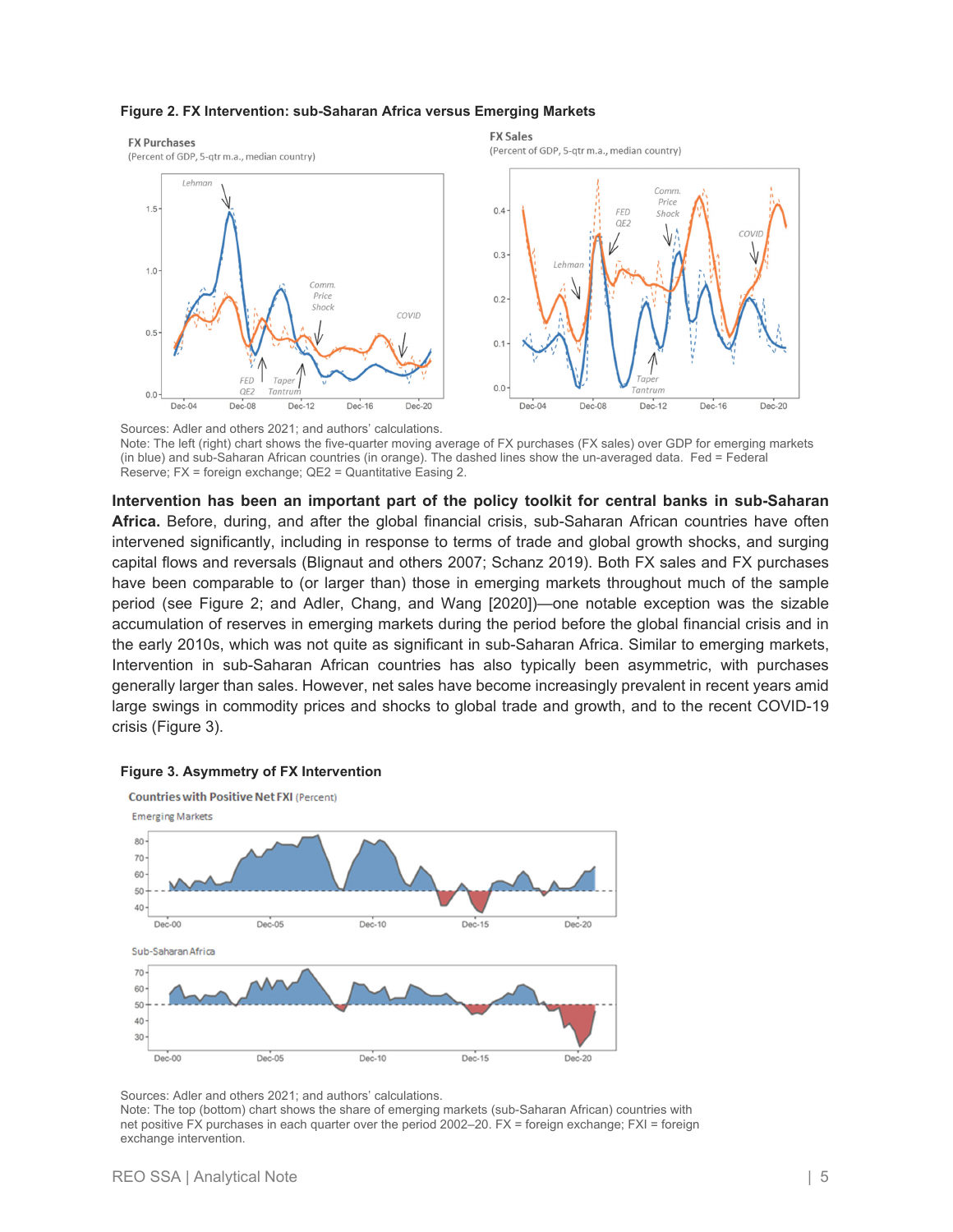## **The Role of Country Circumstances and the Nature of Shocks**

**The IMF has developed a new analytical framework to help countries develop the most appropriate policy response to global shocks.** The Integrated Policy Framework (IPF; Box 1) reaffirms that a simple reliance on flexible exchange rates may not always offer full insulation against external shocks. It considers the joint role of monetary, exchange rate, macroprudential, and capital flow management policies in developing an adequate policy mix. The work provides useful insights to policymakers on when and how to deploy multiple tools, with special attention to country-specific considerations, initial conditions, the nature of shocks, and potential interactions between different policy tools. For example, circumstances that may determine whether FX intervention is appropriate include country-specific vulnerabilities (for example, limited market depth, significant unhedged FX liabilities, or lack of monetary policy credibility) and constraints that may limit the benefits of exchange rate flexibility (for example, dominant currency pricing). At the same time, the framework emphasizes that the active use of intervention should generally be limited to temporary financial (risk-on/risk-off) rather than real shocks, unless there are financial stability concerns, inefficiencies in the reallocation of production, or a risk of disanchoring of inflation expectations.

#### Box 1. Integrated Policy Framework

The IMF has made a concerted push to develop a new analytical approach to help countries respond to shocks. The Integrated Policy Framework (IPF**)** was motivated by the intention to advance the understanding of policy options and tradeoffs available to policymakers in a systematic fashion by considering jointly the role of monetary, exchange rate, macroprudential, and capital flow management policies and their interactions. As such, the IPF aims to provide a systematic, analytical approach to selecting an appropriate policy mix for managing large and volatile capital flows and more generally preserving macroeconomic and financial stability in the face of domestic and external shocks. The IMF's Executive Board discussed the staff paper (IMF 2020) in October 2020 (see also the findings of the wealth of analytical work that staff conducted and compiled).<sup>1,2</sup>

A key IPF finding is that although policymakers face trade-offs that may warrant the use of multiple tools under certain conditions, there is no one-size-fits-all solution. The optimal policy response to shocks does not necessarily involve complete reliance on exchange rate flexibility but could involve foreign exchange (FX) intervention, depending on the nature of shocks and country circumstances:

- *Country circumstances.* When markets are shallow, for example, FX intervention can be valuable in leaning against certain exchange rate fluctuations. This can be even more important when large and unhedged FX exposures and imperfect monetary policy credibility exacerbate the costs associated with excessive exchange rate movements in the context of external shocks. FX interventions can also be appropriate when aimed at providing FX liquidity to constrained domestic agents in the context of an external crisis. Moreover, FX purchases can be employed for the purpose of precautionary reserve accumulation during normal times or as a tool to ease monetary conditions in countries in a liquidity trap, but interventions should not be used to attain a competitive advantage or support misaligned exchange rates. Finally, dominant currency pricing and financing reduces the shock-absorbing role of the exchange rate, implying that the benefits associated with exchange rate flexibility are muted.
- The *nature of shocks*. In general, FX intervention is better suited to respond to temporary financial (for example, risk-on/risk-off) shocks rather than shocks originating in the real economy (for example, shocks to productivity or commodity prices). In the case of temporary real shocks, however, FX intervention could be used if these give rise to financial stability concerns, inefficiencies because of friction in reallocating production, or a disanchoring of inflation expectations (see IMF (2020) for more detail).

Notwithstanding the potential role for FX intervention under some of the circumstances listed, the active use of FX intervention could lead to unintended consequences. For example, it could hinder FX market development, amplify currency mismatches, and risk de-anchoring of inflation expectations. Hence, short-term benefits should be weighed against potential unintended costs and side effects.

j

<sup>&</sup>lt;sup>1</sup> Although the Integrated Policy Framework already provides broad policy guidance, its operationalization—including additional considerations for the use of policies in practice—remains work in progress.

<sup>&</sup>lt;sup>2</sup> The analytical work can be found here: https://www.imf.org/en/Topics/IPF-Integrated-Policy-Framework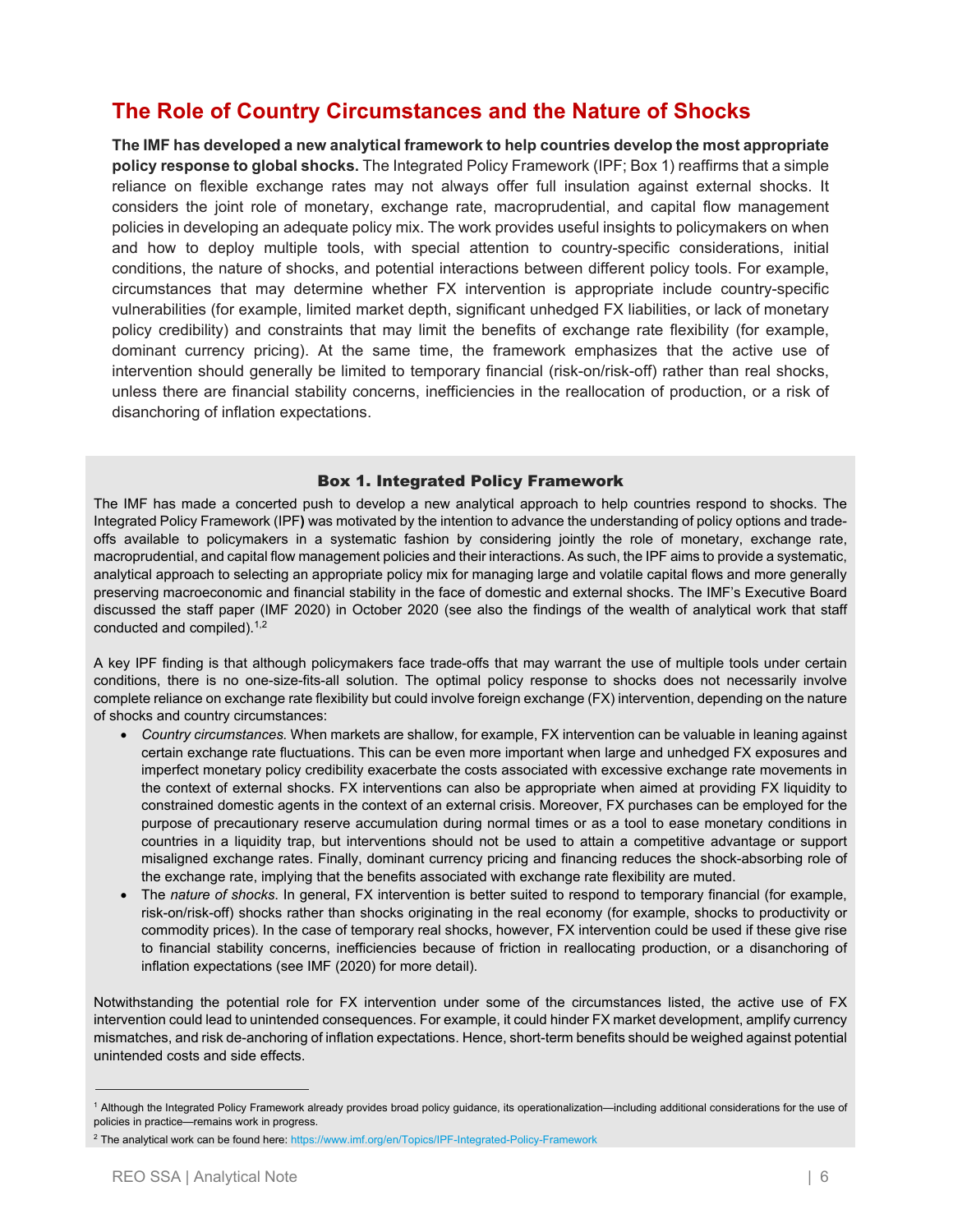**Central bank surveys have contributed to our understanding of why and under what circumstances countries intervene.** Surveys of central banks are commonplace in the case of emerging market policymakers (see, for example, Mohanty and Berger [2013] and Patel and Cavallino [2019]) but are uncommon for low-income economies' central banks. One exception is the recent Bank for International Settlements survey of African central bank governors summarized in Schanz (2019). Interestingly, most governors in the region have highlighted the need to alleviate FX shortages as a key motivation for intervention, likely because sources of FX are often not very diversified, for example, because of a heavy reliance on commodity exports. However, this is reportedly less of a concern for emerging market central banks (Patel and Cavallino 2019). This finding may stem from the absence of market depth in low-income economies, suggesting that these markets may be particularly vulnerable to large, disruptive shifts in FX demand and supply (for example, because of large debt redemptions). Although price stability is an important consideration in both emerging market and sub-Saharan African central banks, some sub-Saharan African countries also mentioned the goal of stabilizing fiscal revenues in the context of volatile commodity exports (Schanz 2019).

This note sheds light on the potential motivations behind FX intervention in sub-Saharan Africa by looking at the relative importance of financial and real shocks and country circumstances. Particular attention is given to the circumstances and shocks outlined in the IPF. In this vein, a range of proxies was assembled for both financial and real shocks and the relevant characteristics of both sub-Saharan African and emerging market countries. In the cases where data availability was scarce (for example, FX market depth), every effort was made to find good and comparable proxies and to impute missing data to the extent possible (Annex 2).

Country circumstances in sub-Saharan African countries were benchmarked, and the determinants of FX intervention decisions were modeled. The focus of the regression analysis was to understand the role of shocks and country circumstances in driving intervention decisions. More specifically, simple hurdle models were run that separate the decisions on *whether* and *how much* to intervene by allowing each of these to be determined by separate reaction functions (Annex 3). The analysis concentrated on FX purchases and FX sales as separate dependent variables, again allowing the two decisions to be driven by separate models, with potentially distinct determinants.<sup>2</sup>

The findings suggest that country circumstances may provide support for a role of FX intervention as a policy tool in sub-Saharan Africa. As shown in Figure 4, markets are particularly shallow compared with emerging markets, indicating that they could be prone to disorderly market conditions when faced with large shocks to FX supply or demand. Moreover, inflation volatility—a proxy for policy credibility—is relatively high in sub-Saharan African countries, potentially giving a role to FX intervention in preventing large exchange rate movements from (further) disanchoring inflation expectations.<sup>3</sup> Furthermore, the significant foreign liabilities on private and public balance sheets implies that exchange rate adjustment can be costly and threaten financial stability (Christensen and Upper 2017).<sup>4</sup> Finally, the high share of exports priced in dominant currencies may limit the role of the exchange rate as a shock absorber, thus weakening the relative benefits of exchange rate flexibility.

 $^2$  The results should be interpreted with caution, given potential biases related to reverse causality and the presence of omitted variables.

 $\rm ^3$  Weak credibility, however, could also pose communicational challenges arising from having multiple tools and multiple objectives. For an assessment of monetary policy frameworks, including the role of communication, see Unsal, Papageorgiou, and Garbers (2022).

<sup>&</sup>lt;sup>4</sup> Exchange rate depreciation would be costly in the presence of FX liabilities only to the extent that they are unhedged, but exact information on hedging is not available for the countries in the sample. Moreover, although foreign liabilities are likely to be a good proxy for FX liabilities in sub-Saharan African countries, they would overestimate FX liabilities in emerging markets where a significant portion of external liabilities is denominated in local currencies.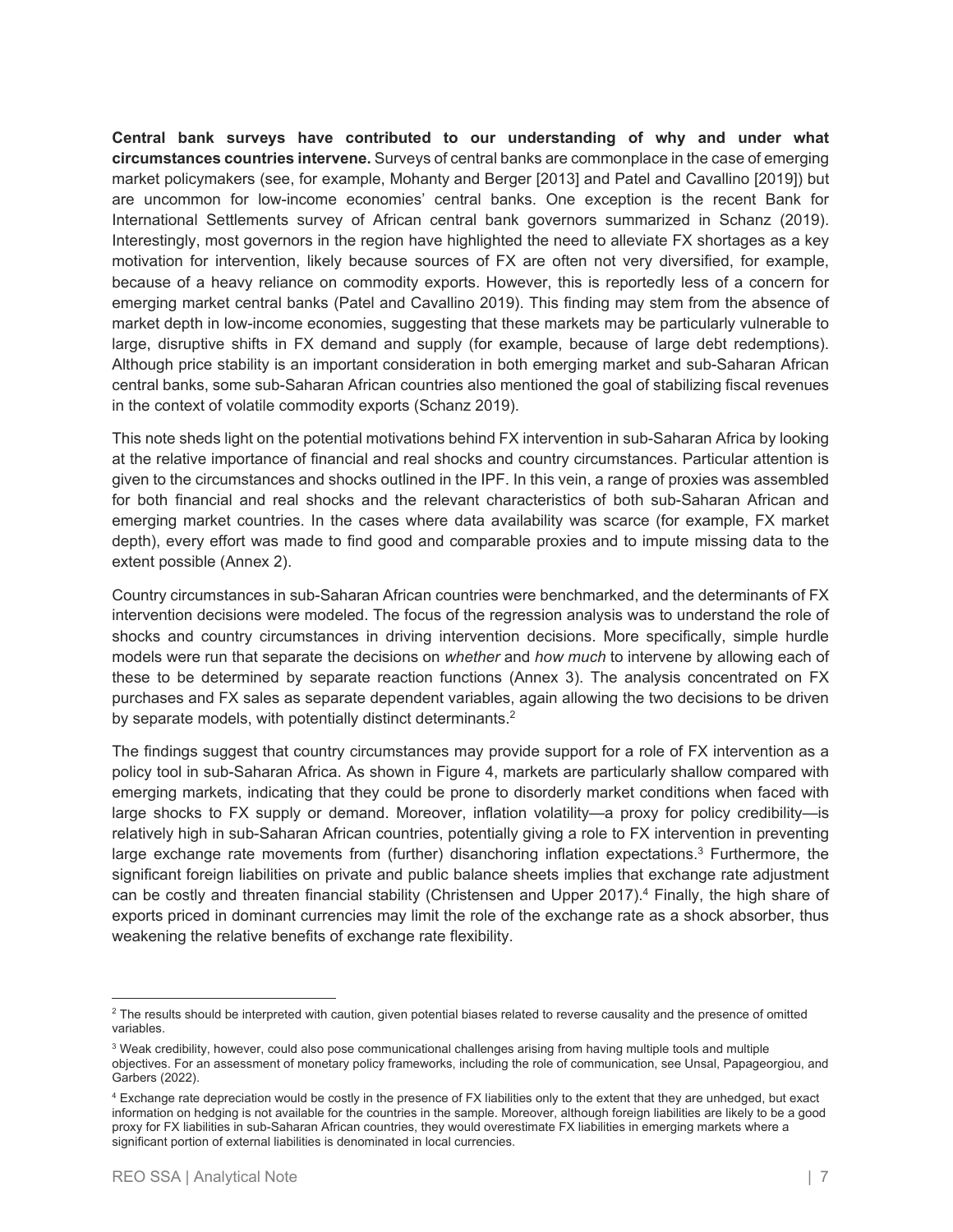**However, the region's exposure to commodity price shocks suggests that intervention may not always be the most appropriate policy response.** Sub-Saharan African countries are relatively more exposed to commodity price shocks than their emerging market counterparts (see Figure 5). Conversely, the average sub-Saharan African country is less open to financial shocks than the average emerging market. Given that FX intervention is better suited to respond to temporary financial shocks than to shocks originating in the real economy (unless these are temporary and give rise to financial stability concerns, inefficiencies because of friction in reallocating production, or a disanchoring of inflation expectations), this would, all else equal, weaken the case for FX intervention in the region relative to the average emerging market.<sup>5</sup>



#### **Figure 4. Country Circumstances**

Sources: IMF Financial Development Index database; IMF, April 2021 *World Economic Outlook*; Boz and others 2020; and External Wealth of Nations database. Note: The charts show medians across country averages for 2016–20. See Annex 2 for variable definitions. SSA = sub-Saharan Africa.

The data suggest that FX sales in sub-Saharan Africa react relatively more strongly to commodity price shocks and less strongly to financial shocks, compared with emerging markets. Panel 2 of Figure 2 illustrates the evolution of FX sales over GDP in sub-Saharan Africa versus emerging markets. Whereas peaks and troughs in FX interventions in emerging markets are often associated with global financial riskon and risk-off episodes (boom before the global financial crisis, global financial crisis, Federal Reserve quantitative easing, taper tantrum), FX interventions in sub-Saharan Africa appear to be less responsive to these events and instead seem to peak around major commodity price and global growth shock episodes (and the unique COVID-19 shock). $6$  The regression models confirmed these descriptive findings and suggest that FX sales in sub-Saharan African countries respond relatively less to movements in the Chicago Board Options Exchange Volatility Index (VIX) compared with emerging markets and relatively more to movements in commodity prices (Annex 3).

 $^5$  That said, the IPF sees a role for FX intervention in responding to real shocks to the extent that these lead to financial stability concerns, allocation inefficiencies, or a disanchoring of inflation expectations. And commodity price shocks may be more likely to lead to financial stability concerns in countries that are more exposed to them.

<sup>&</sup>lt;sup>6</sup> Indeed, Schanz (2019) noted that the 2014 oil price shock was accompanied by a fall of 1/3 in FX reserves in oil-exporting African countries, while Christensen and Upper (2007) argued that "when commodity prices declined and pressures mounted, only a few countries (for example, Zambia) let their currency depreciate" in Africa.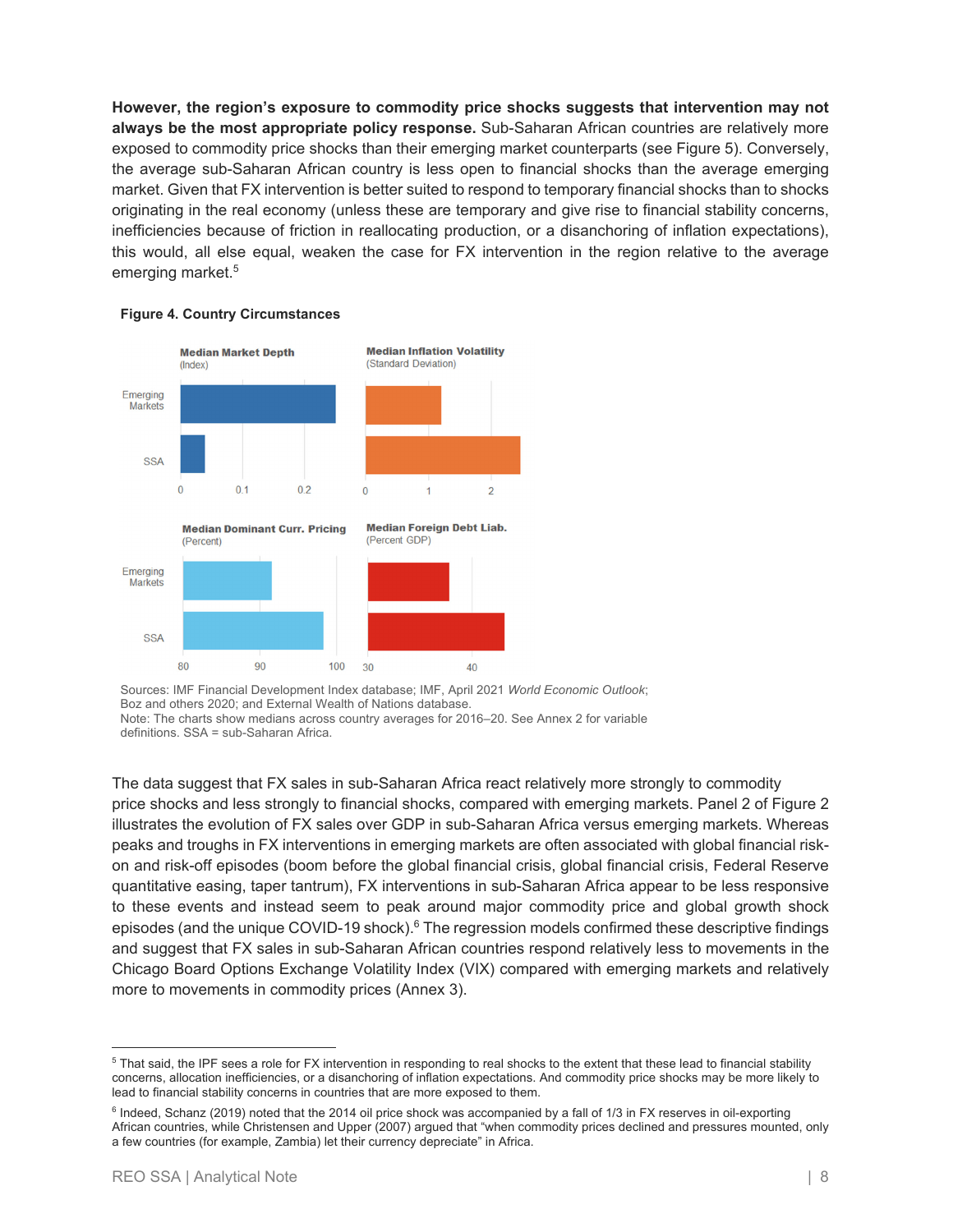#### **Figure 5. Exposure to Shocks**



Sources: Chinn and Ito 2006 for capital account openness; and Gruss and Kebhaj 2019 for commodity terms of trade.

Note: The charts show medians across country averages for 2016–20. Financial openness is defined as the overall Chinn-Ito indicator; the commodity terms of trade index is a country-specific variable taken from Gruss and Kebhaj (2019) that measures the income gains and losses associated with commodity price movements. The standard deviation is calculated across the whole sample period for each country. SSA = sub-Saharan Africa; TOT = terms of trade.

FX purchases have followed a downward trend in recent years, with scant evidence of opportunistic reserve accumulation during favorable market conditions (Figure 2). This trend broadly mirrors the evolution of reserve accumulation in emerging markets (Figure 2). However, a more opportunistic and precautionary approach to reserve accumulation may be a particularly useful strategy in sub-Saharan African countries in which market depth tends to be more limited, implying that opportunities to accumulate reserves without unduly affecting market conditions may not always be present when needed. A second finding is that the regression models do not point to a similarly important role for real and financial shocks in driving FX purchases, as is the case for FX sales, and they also do not indicate a significant difference between sub-Saharan African countries and emerging markets in the responsiveness of FX purchases to shocks. A possible explanation could be the relatively larger role for reserve adequacy considerations as drivers for FX purchases relative to sales. In other words, because purchases may be carried out routinely over time, with large movements or trends dominated by shifts in reserve adequacy considerations, the response of FX purchases to external shocks may be harder to disentangle with precision.**<sup>7</sup>**

**The prevalence of weak external sector positions in sub-Saharan Africa constrains the case for FX sales further.** As shown in panel 2 of Figure 6, although the median emerging market in the sample had a fairly valued exchange rate in recent years, the median sub-Saharan African country was overvalued by about 7–8 percent. In fact, an investigation of Article IV exchange rate assessments in sub-Saharan Africa over the past 15 years did not include any examples of significantly undervalued exchange rates. Moreover, although reserves are now generally adequate (Figure 6, panel 1), net reserve accumulation will remain important to sustain reserve adequacy as most sub-Saharan African countries maintain reserves within the range of 3–5 months of imports, with almost no observations significantly above common adequacy thresholds.

 $^7$  See also Fanelli and Straub (2020). FX interventions might be smoothed over time partly because of the presence of a convex cost function for interventions.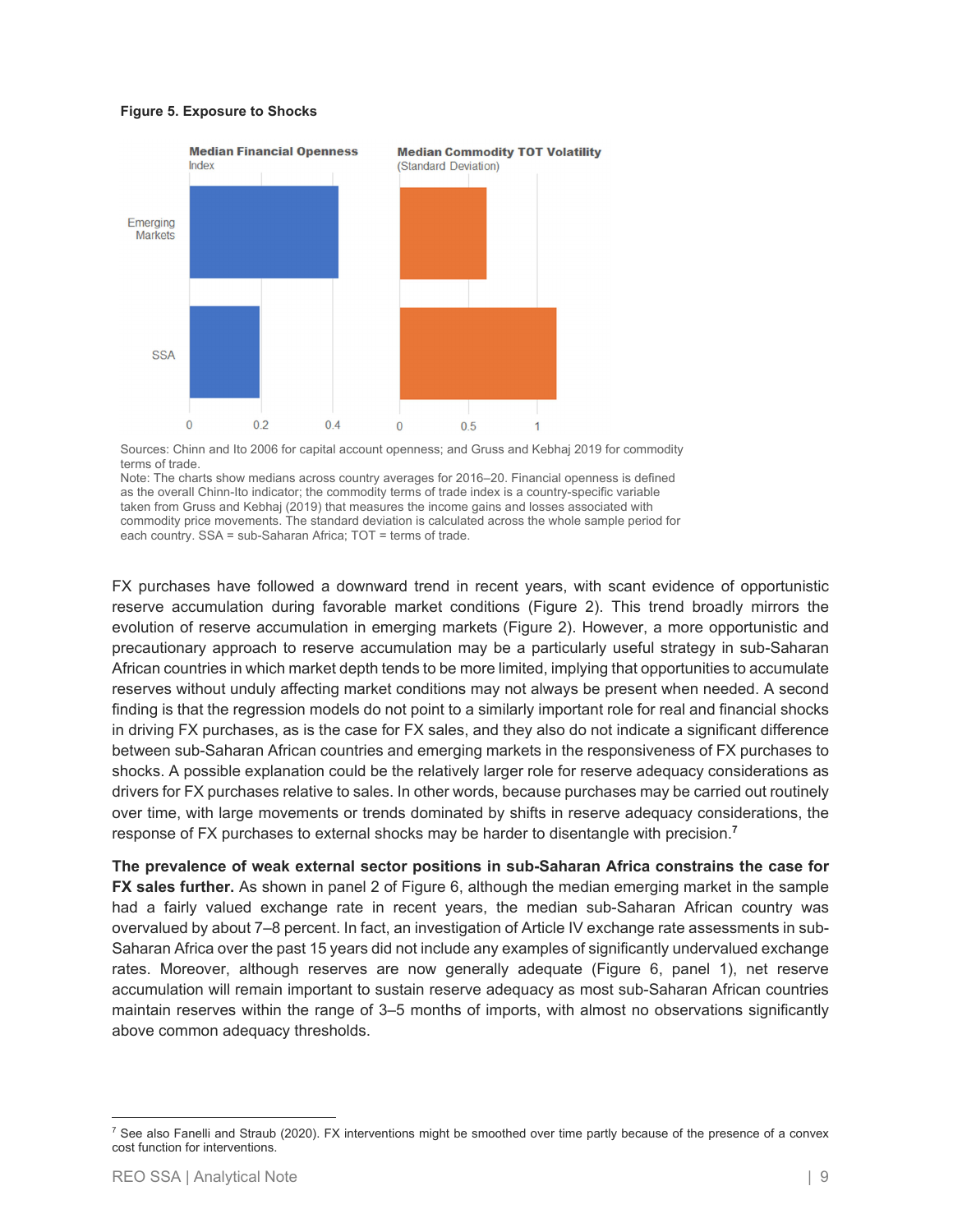**Overall, policy advice on FX intervention in the region may be particularly complicated.** Country circumstances in sub-Saharan Africa would generally support the use of FX intervention as a policy tool. However, the region is less exposed to financial shocks compared with its more financially integrated emerging market counterparts and is instead more exposed to commodity price shocks. The circumstances under which shocks originating in the real economy would justify intervention according to the IPF are limited. Moreover, circumstances justifying intervention in support of the domestic currency are more limited than in the emerging market world, given that most currencies in the region are overvalued. Finally, policy discussions on FX intervention in sub-Saharan Africa may be hampered by difficulties associated with the identification of shocks, the lesser availability of data, and a lack of consensus on the appropriate definition of FX intervention in a region in which central bank transactions outside the formal FX market are common (for example, aid flows, surrender requirements, or FX liquidity provision to state-owned enterprises).



#### **Figure 6. External Sector Positions**

Sources: IMF, April 2021 *World Economic Outlook;* IMF staff, and authors' calculations. Note: Panel 1 shows each country's level of reserve adequacy each year. Reserve adequacy is defined as the ratio of gross reserves over the subsequent year's imports of goods and services. Panel 2 shows the distribution of exchange rate overvaluation point estimates for sub-Saharan African countries and emerging markets as included in the IMF's Article IV Consultations for the period 2016–20, with gaps filled based on actual real effective exchange rate movements relative to a Hodrick-Prescott trend (see Annex 2). SSA = sub-Saharan Africa.

## **Conclusion**

FX intervention has a role to play in the policy toolkit of sub-Saharan African central banks, but it should not be used to support misaligned exchange rates and obstruct adjustment to permanent shocks. Circumstances such as shallow markets, noncredible monetary policies, dominant currency pricing, and high FX liabilities can support the case for FX intervention as a policy tool. However, intervention decisions should consider country characteristics and the nature of shocks hitting the economy, particularly in a region that is relatively more exposed to real shocks versus financial shocks. With the region facing a challenging and uncertain global environment, paired with the likely tightening in global financial conditions, each country's policy mix must be calibrated carefully. The intensity with which central banks in the region leaned against commodity price and global growth shocks in recent years, for example, may not have been justified in all cases. Policymakers in countries with overvalued currencies particularly need to refrain from supporting chronically weak external positions or unsustainable policies. Policymakers should also avoid one-sided intervention that risks eroding reserve buffers and use episodes of positive market sentiment to shore up reserve buffers.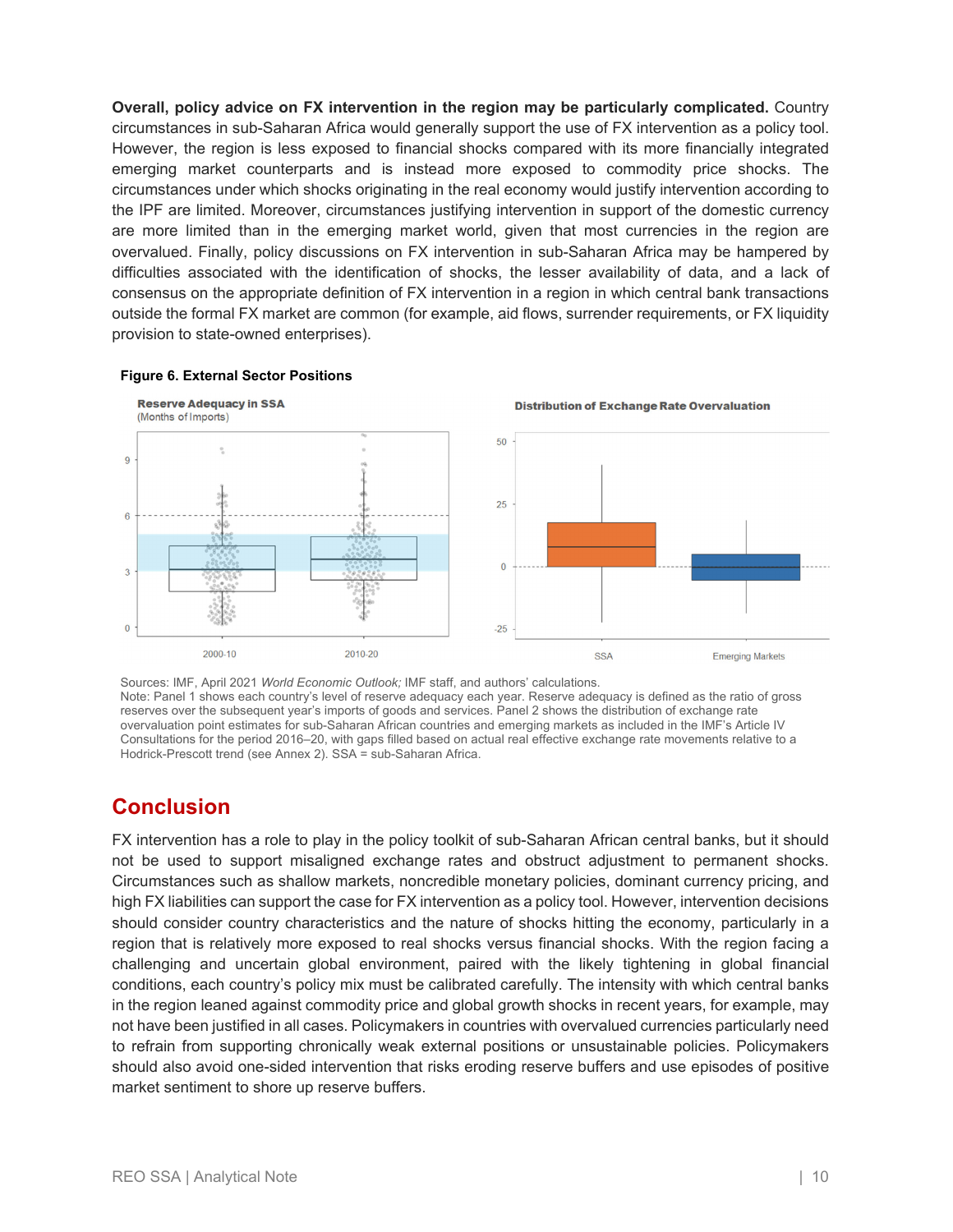## **References**

Adler, Gustavo, Kyun Suk Chang, Rui Mano, and Yuting Shao. 2021. "Foreign Exchange Intervention: A Dataset of Public Data and Proxies." IMF Working Paper 21/47, International Monetary Fund, Washington, DC.

Adler, Gustavo, Kyun Suk Chang, and Zijiao Wang. 2020. "Patterns of Foreign Exchange Intervention under Inflation Targeting." IMF Working Paper 20/69, International Monetary Fund, Washington, DC.

Blignaut, Zelda, Logan Rangasamy, Leroi Raputsoane, and Jan Swanepoel. 2007. "Policy Responses to Increased External Inflows." In *Financial Market Developments in Africa: New Challenges for Central Banks?* Cape Town, South Africa: South African Reserve Bank and Bank for International Settlements.

Boz, Emine, Camila Casas, Georgios Georgiadis, Gita Gopinath, Helena Le Mezo, Arnaud Mehl, and Tra Nguyen. 2020. "Patterns in Invoicing Currency in Global Trade." IMF Working Paper 20/126, International Monetary Fund, Washington, DC.

Chinn, M.D., and H. Ito, 2006, "What Matters for Financial Development? Capital Controls, Institutions, and Interactions", Journal of Development Economics, Vol. 81. Issue 1., pp 163-192 (October)

Christensen, Benedicte Vibe, and Christian Upper. 2017. "Building Resilience to Global Risks: Challenges for African Central Banks." BIS Papers 93, Bank for International Settlements, Basel, Switzerland.

Fanelli, Sebastián, and Ludwig Straub. 2020. "A Theory of Foreign Exchange Interventions." NBER Working Paper 27872, National Bureau of Economic Research, Cambridge, MA.

Ghosh, Atish R., Jonathan D. Ostry, and Charalambos Tsangarides. 2010. "Exchange Rate Regimes and the Stability of the International Monetary System." IMF Occasional Paper 270, International Monetary Fund, Washington, DC.

Gruss, Bertrand, and Suhaib Kebhaj. 2019. "Commodity Terms of Trade: A New Database." IMF Working Paper 19/21, International Monetary Fund, Washington, DC.

Habermeier, Karl, Annamaria Kokenyne, Romain Veyrune, and Harald Anderson. 2009. "Revised System for the Classification of Exchange Rate Arrangements. IMF Working Paper 09/211, International Monetary Fund, Washington, DC.

IMF, 2020, "Toward an Integrated Policy Framework", IMF Policy Paper, October 2020, https://www.imf.org/-/media/Files/Publications/PP/2020/English/PPEA2020046.ashx

Mohanty, M. S., and Bat-el Berger. 2013. "Central Bank Views on Foreign Exchange Intervention." In *Market Volatility and Foreign Exchange Intervention in EMEs: What Has Changed?* BIS Papers 73. Basel, Switzerland: Bank for International Settlements.

Patel, Nikhil, and Paolo Cavallino. 2019. "FX Intervention: Goals, Strategies, and Tactics." In *Reserve Management and FX Intervention.* BIS Papers 104. Basel, Switzerland: Bank for International Settlements.

Schanz, Jochen. 2019. "Foreign Exchange Reserves in Africa: Benefits, Costs, and Political Economy Considerations." BIS Papers 105, Bank for International Settlements, Basel, Switzerland.

Unsal, D. Filiz, Chris Papageorgiou, and Hendre Garbers. 2022. "Monetary Policy Frameworks: An Index and New Evidence." IMF Working Paper 22/22, International Monetary Fund, Washington, DC.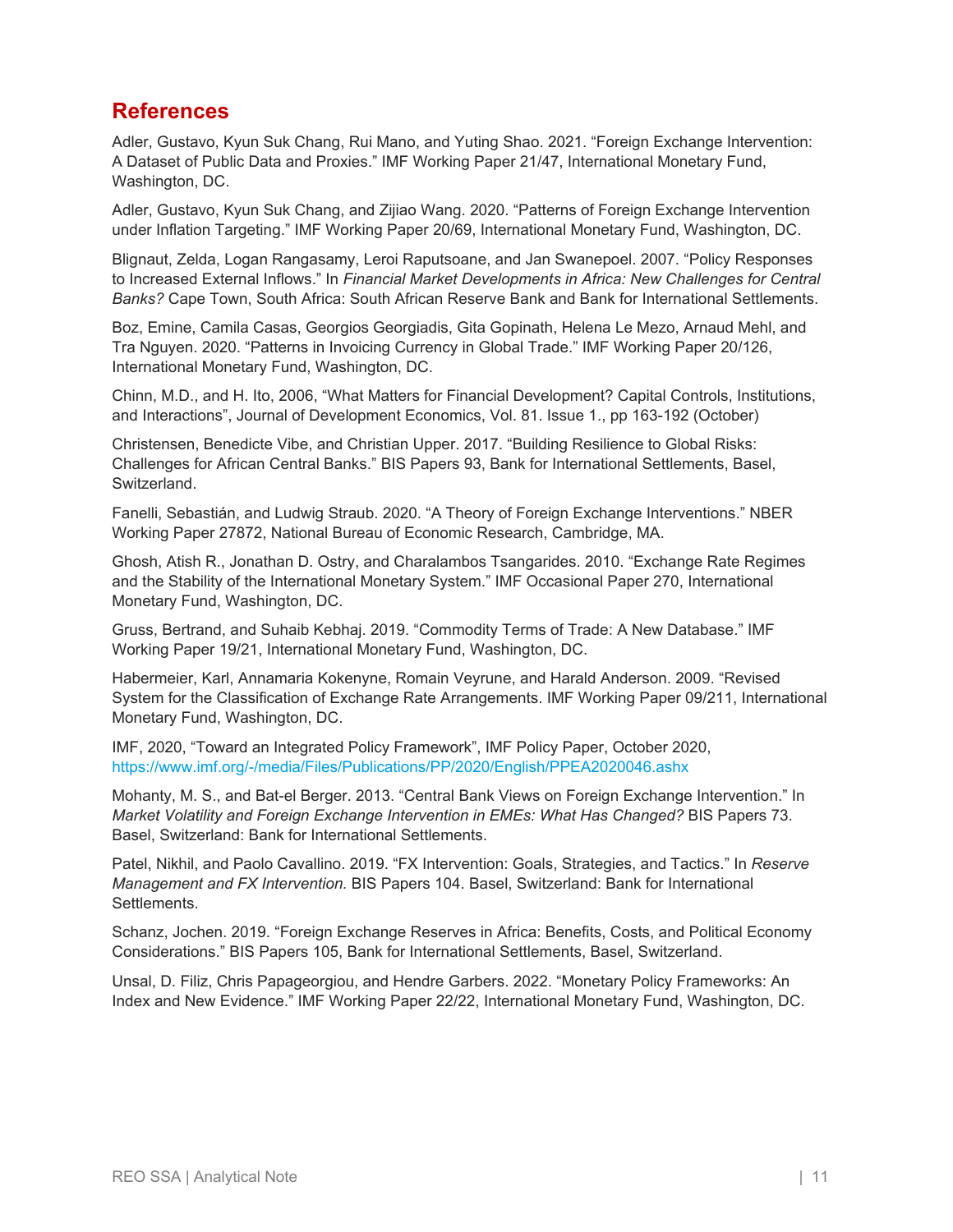## **Annex 1: Country Sample**

| <b>Sub-Saharan Africa</b><br><b>Sample</b> | <b>Emerging Market</b><br><b>Sample</b> |
|--------------------------------------------|-----------------------------------------|
| Angola                                     | Argentina                               |
| <b>Burundi</b>                             | <b>Brazil</b>                           |
| Ethiopia                                   | <b>Chile</b>                            |
| The Gambia                                 | China                                   |
| Ghana                                      | Colombia                                |
| Guinea                                     | Hungary                                 |
| Kenya                                      | India                                   |
| Madagascar                                 | Indonesia                               |
| <b>Mauritius</b>                           | Malaysia                                |
| Mozambique                                 | <b>Mexico</b>                           |
| Nigeria                                    | Peru                                    |
| Rwanda                                     | Philippines                             |
| Seychelles                                 | Poland                                  |
| Sierra Leone                               | <b>Russian Federation</b>               |
| Tanzania                                   | South Africa                            |
| Uganda                                     | <b>Thailand</b>                         |
| Zambia                                     | <b>Turkey</b>                           |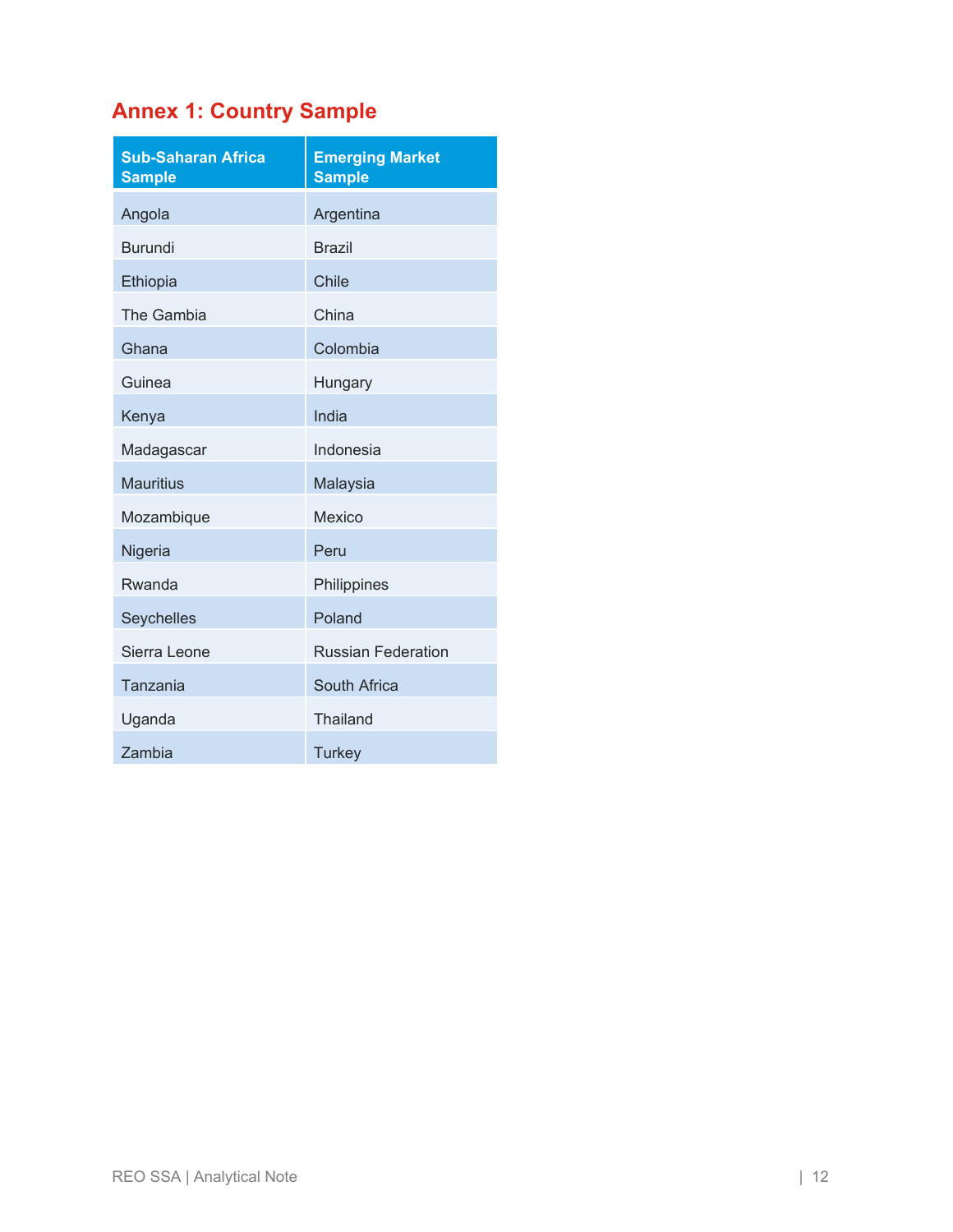## **Annex 2: Country Characteristics: Definitions and Sources**

| <b>Variable</b>                                      | <b>Definitions and Sources</b>                                                                                                                                                                                                                                                                                                                                                                                                                         |
|------------------------------------------------------|--------------------------------------------------------------------------------------------------------------------------------------------------------------------------------------------------------------------------------------------------------------------------------------------------------------------------------------------------------------------------------------------------------------------------------------------------------|
| <b>FX Exposure</b><br><b>Overall</b>                 | Foreign debt liabilities (portfolio and other debt) over GDP (External Wealth of<br>Nations).                                                                                                                                                                                                                                                                                                                                                          |
| <b>FX Exposure</b><br><b>Public</b>                  | Public FX debt over GDP (IMF, April 2021 World Economic Outlook).                                                                                                                                                                                                                                                                                                                                                                                      |
| <b>FX Market</b><br><b>Depth</b>                     | Financial markets depth (IMF Financial Development Index Database).                                                                                                                                                                                                                                                                                                                                                                                    |
| <b>Dominant</b><br><b>Currency</b><br><b>Pricing</b> | Exports invoiced in US dollars or euros (percent of total), from Boz and others<br>(2020) database; missing data are filled in by predicting the currency of exports<br>based on a panel regression on macroeconomic fundamentals (such as GDP per<br>capita, financial openness, the concentration of traded goods, a trade complexity<br>index, and regional dummies) for emerging market and developing economies.                                  |
| <b>FX</b><br><b>Overvaluation</b>                    | As assessed by IMF staff: taken from the (unpublished) IMF vulnerability exercise<br>for emerging markets (VEE) database for emerging markets; for sub-Saharan<br>Africa low-income countries, estimates are taken from Article IV reports to the<br>extent that these entail sufficiently explicit exchange rate assessments. Any gaps<br>are filled in based on actual real effective exchange rate movements relative to<br>Hodrick-Prescott trend. |
| <b>Lack of Inflation</b><br><b>Control</b>           | Lack of inflation control is defined as the rolling standard deviation of inflation<br>over a window from the preceding two years to the two years after the present<br>year (IMF, April 2021 World Economic Outlook).                                                                                                                                                                                                                                 |
| <b>Inflation Pass-</b><br>through                    | Share of final consumer goods imports in GDP (UN COMTRADE).                                                                                                                                                                                                                                                                                                                                                                                            |
| <b>Fiscal</b><br><b>Discipline</b>                   | Overall fiscal balance, percent of GDP (IMF WEO April 2021 World Economic<br>Outlook).                                                                                                                                                                                                                                                                                                                                                                 |
| <b>Reserve</b><br><b>Adequacy</b>                    | Ratio of actual reserves over the norm, where the norm is given by three months<br>of the subsequent year's imports of goods and services for sub-Saharan Africa<br>low-income countries and the assessing reserve adequacy metric for emerging<br>markets.                                                                                                                                                                                            |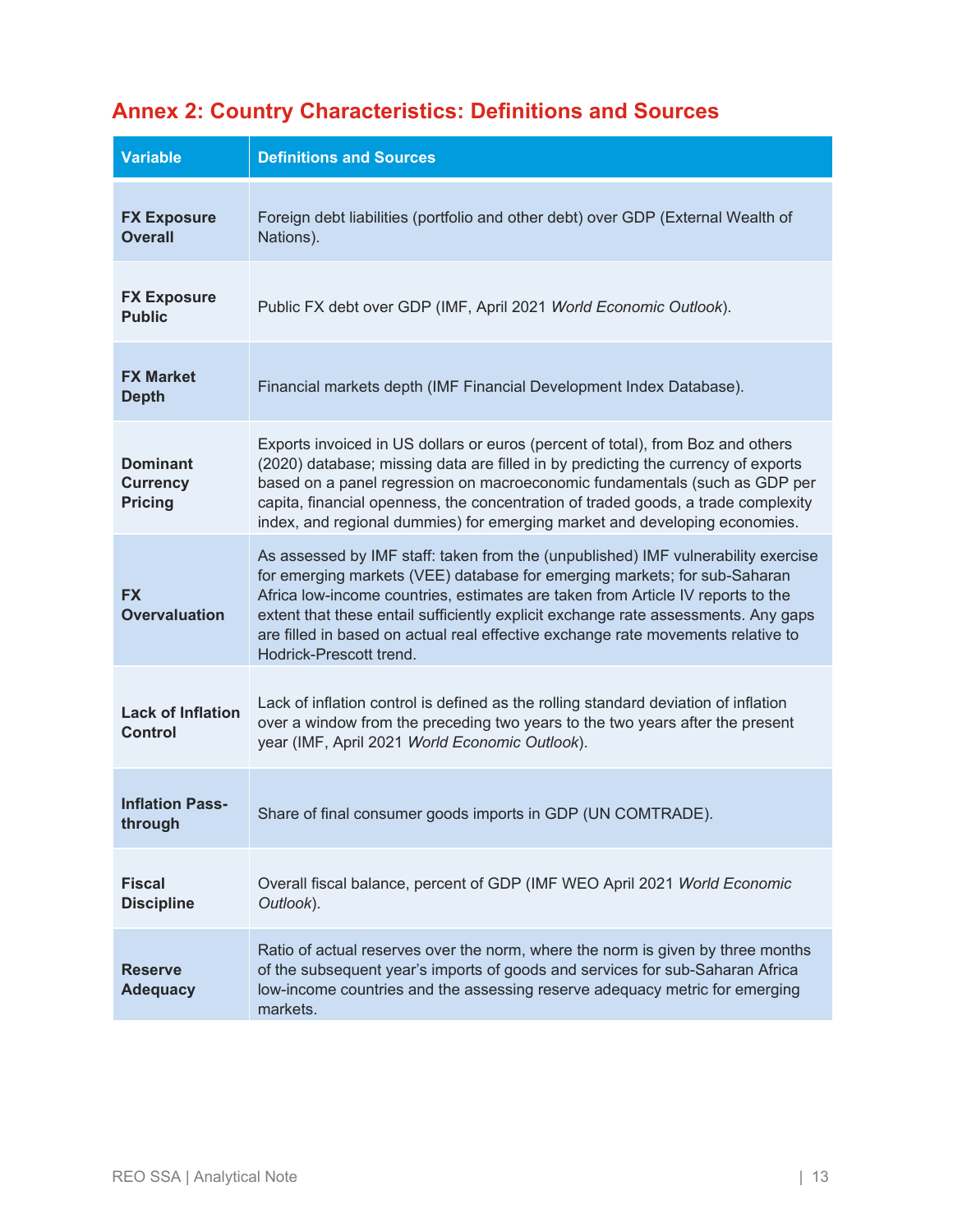## **Annex 3: Regression Analysis**

**Data.** The analysis employed quarterly data for 17 sub-Saharan African countries and 17 emerging markets from the first quarter of 2003 to the fourth quarter of 2020. Annex 1 lists the countries included in the sample. The respective dependent variables are foreign exchange (FX) sales and FX purchases relative to GDP. The analysis followed Adler, Chang, and Wang (2020) in distinguishing FX purchases and FX sales by setting FX purchases (FX sales) to zero in each quarter for a given country when net FX intervention is negative (positive) and equal to net FX intervention when net FX intervention is positive (negative). The two shocks used were a financial shock, proxied by the Chicago Board Options Exchange Volatility Index (VIX), and a real shock, proxied by the commodity terms of trade. The latter measures a country's windfall income gains and losses associated with changes in world commodity prices. Because the country characteristics used are mostly at annual frequency, they were linearly interpolated to quarterly frequency. All variable definitions and sources are reported in Annex 2.

**Empirical specification.** An exponential hurdle model was specified to allow for the *decision to intervene* and the *decision how much to intervene by* to have different determinants. The focus was on models in which the dependent variable is either FX purchases or FX sales as a share of GDP, rather than net FX intervention, as the analysis showed that purchases and sales have distinct determinants. A hurdle model specification was chosen because the respective dependent variables cannot fall below zero and because there is significant clustering at zero. All country characteristics were lagged by four quarters to address potential endogeneity issues and recoded into four-category ordinal variables based on the quartiles in their respective distributions, to prevent outliers and nonlinearities from affecting the estimation. Both country characteristics and shocks were used to explain the dependent variable and interact the shocks with a sub-Saharan Africa dummy to assess whether the two groups of countries respond differently to distinct types of shocks.

**Preferred specifications.** Annex Tables 3.1 and 3.2 show the preferred specifications. The first column includes the full list of regressors explored. The second column in the text table shows the coefficients and significance levels for those regressors that are included in the preferred specification of the first hurdle equation for the respective dependent variable (*decision whether to intervene*). The third column presents the equivalent information for the second hurdle equation (*decision how much to intervene by, conditional on the decision to intervene*).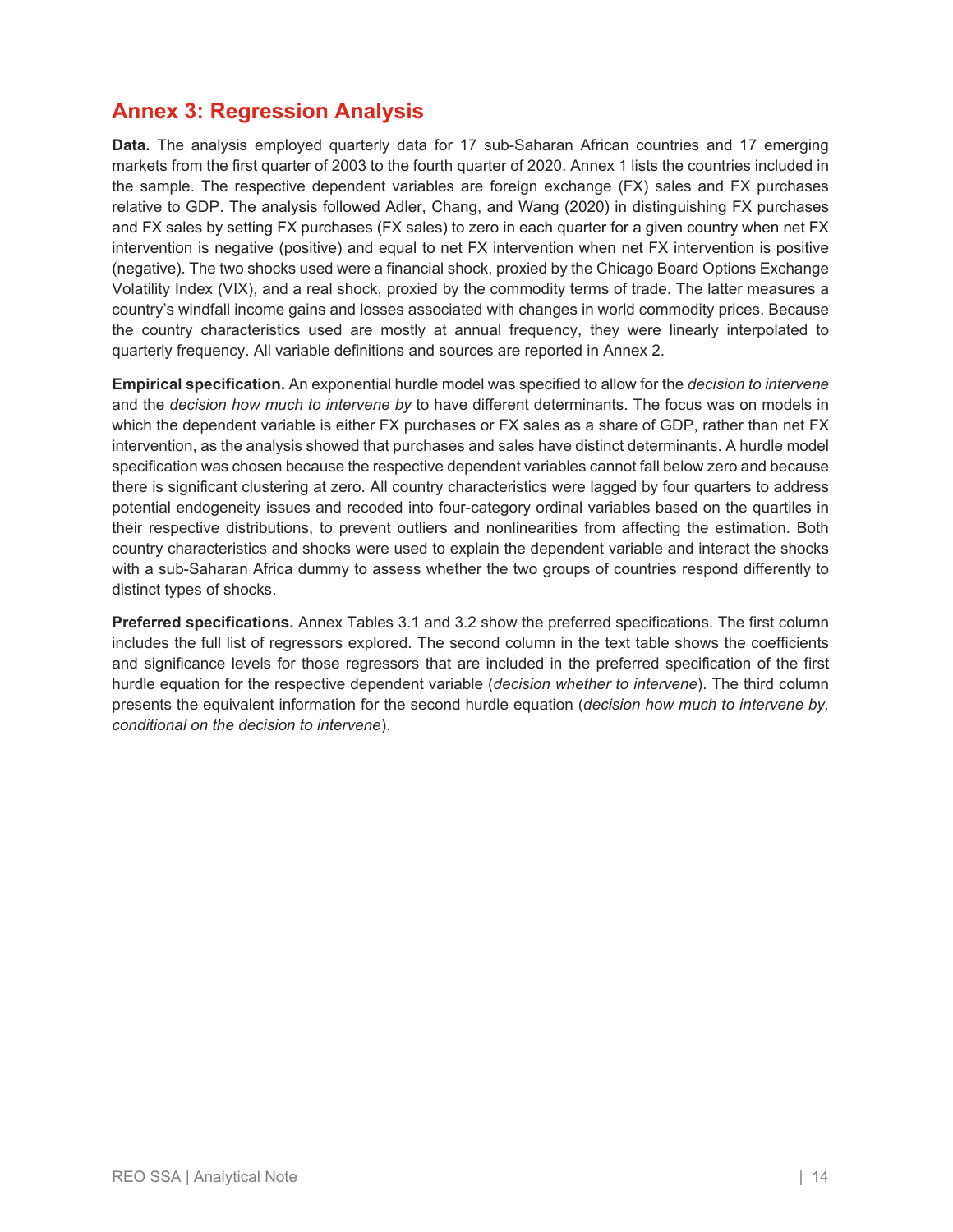#### **Annex Table 3.1. Exponential Hurdle Regressions: FX Sales**

#### Dependent: FX Sales/GDP

|                                  | <b>Hurdle Equation 1</b>      | <b>Hurdle Equation 2</b>          |
|----------------------------------|-------------------------------|-----------------------------------|
|                                  | Decision Whether to Intervene | Decision How Much to Intervene by |
| <b>VIX</b>                       | $0.262***$                    | $0.612***$                        |
| Sub-Saharan Africa Interaction   | $-0.072$                      | $-0.356**$                        |
| <b>Commodity Terms of Trade</b>  | $-0.205***$                   | $-0.891***$                       |
| Sub-Saharan Africa Interaction   | $-1.338***$                   | $-0.749$                          |
|                                  |                               |                                   |
| Sub-Saharan Africa Dummy         | $6.282***$                    | 4.407                             |
|                                  |                               |                                   |
| Lack of Inflation Control        |                               | $0.132***$                        |
| Inflation Pass-through           |                               | $0.103***$                        |
| <b>Fiscal Discipline</b>         | $-0.091***$                   | $-0.094***$                       |
| <b>FX Overvaluation</b>          | $0.071***$                    |                                   |
| Reserve Adequacy                 |                               | $0.139***$                        |
| FX Exposure Overall              |                               | 0.097                             |
| FX Exposure Public               |                               | $0.150***$                        |
| <b>Dominant Currency Pricing</b> |                               | $0.056*$                          |
| FX Market Depth                  |                               |                                   |
| Observations                     | 4032                          |                                   |
| LR Chi <sub>2</sub>              | 233.76***                     |                                   |
| Pseudo R2                        | 0.04                          |                                   |

Source: Authors' calculations.

Note: Variables for which no entry is shown in a column were not significant in the regressions. FX = foreign exchange; VIX = Chicago Board Options Exchange Volatility Index.

\**p* < x implies significance of 90 percent confidence level; \*\**p* < x implies significance of 95 percent confidence level; \*\*\**p* < x implies significance of 99 percent confidence level.

#### **Findings for FX Sales**

*Shocks.* As expected, an increase in the VIX boosts FX sales in both equations, while an increase in the country-specific commodity terms of trade reduces FX sales in both equations. The coefficient sign on the interaction term between the VIX and the sub-Saharan Africa dummy has the opposite sign of the VIXlevel term, suggesting that financial shocks have a lesser impact on FX sales in sub-Saharan Africa than in emerging markets. Conversely, the coefficient sign on the interaction term between the commodity terms of trade and the sub-Saharan Africa dummy has the same sign as the commodity terms of trade– level term, suggesting that movements in the commodity terms of trade have a larger impact on FX sales in sub-Saharan Africa than in emerging markets. The interaction terms are significant in one of the two equations in the case of each shock.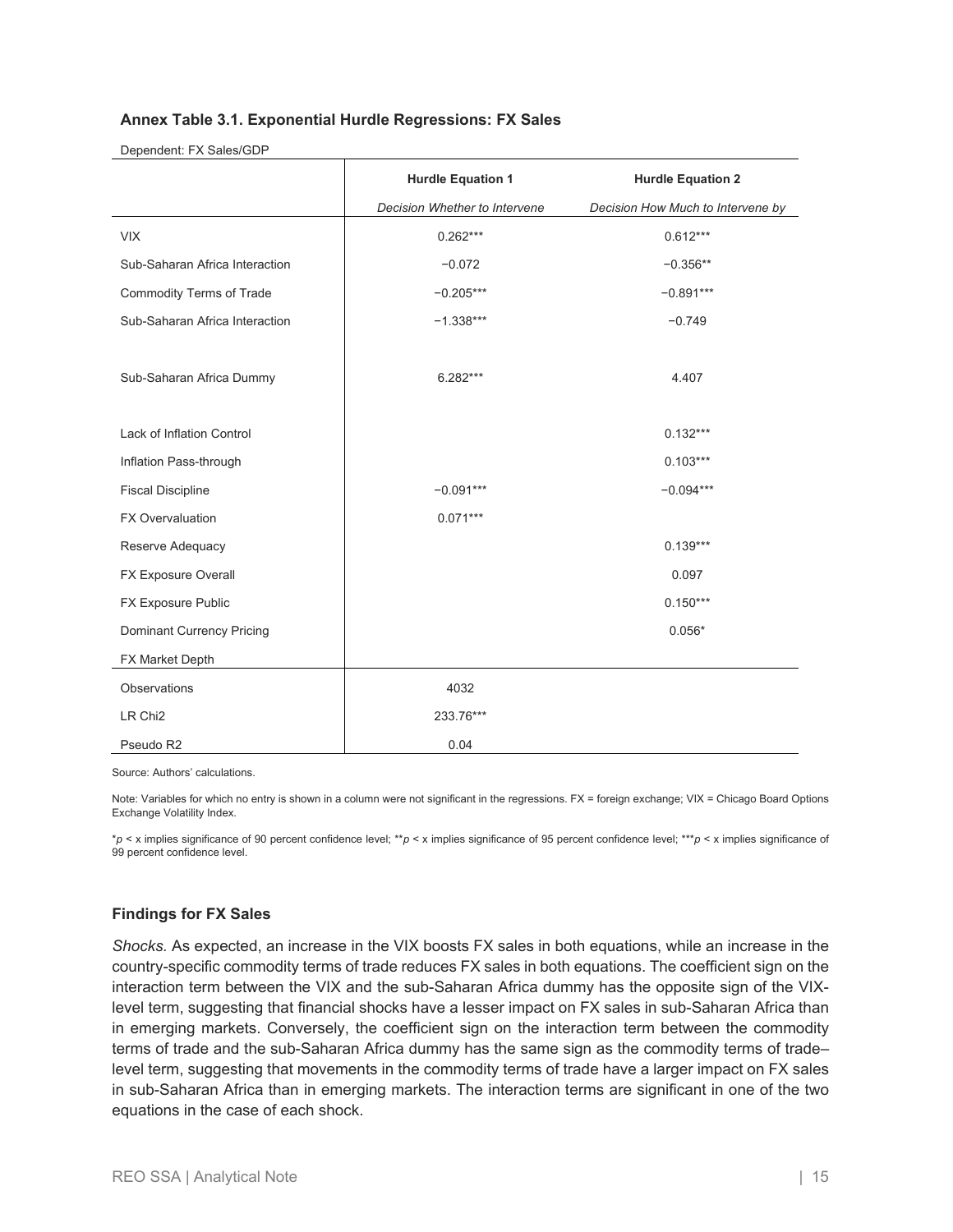*Country characteristics.* The coefficient signs on the variables that enter the preferred model are broadly as expected: countries appear to decide to sell reserves in response to shocks but also amid weak fiscal and external positions. The decision of how much to intervene by depends on several other country characteristics: countries intervene more when they can (because they have more adequate reserves) but also when they face more significant vulnerabilities that they need to shield such as FX exposures, a weak fiscal position, weak monetary policy credibility, and high direct exchange rate pass-through. Finally, countries appear to intervene more if a larger share of their exports is priced in dominant currencies, consistent with the idea that the role of the exchange rate as a shock absorber is muted in that context.

#### **Findings for FX Purchases**

*Shocks.* The model has more difficulty explaining the dependent FX purchases based on shocks than it does for FX sales. As expected, an increase in the VIX lowers FX purchases while an increase in the country-specific commodity terms of trade increases FX purchases. However, the commodity terms of trade term is only significant in the first hurdle equation. The interaction terms between the VIX and the sub-Saharan Africa dummy and between the commodity terms of trade and the sub-Saharan Africa dummy are insignificant.

*Country characteristics.* The coefficient signs on the variables that enter the preferred model are broadly as expected: countries appear to decide to purchase FX in response to shocks but also in the presence of strong fiscal and external positions. The decision of how much to intervene by depends on several other country characteristics: countries purchase more FX amid higher reserves and strong external and fiscal positions but also as a buffer to be able to shield vulnerabilities such as FX exposures and weak monetary policy credibility. Finally, countries appear to intervene more if a larger share of their exports is priced in dominant currencies, consistent with the idea that the role of the exchange rate as a shock absorber is weakened in that context.